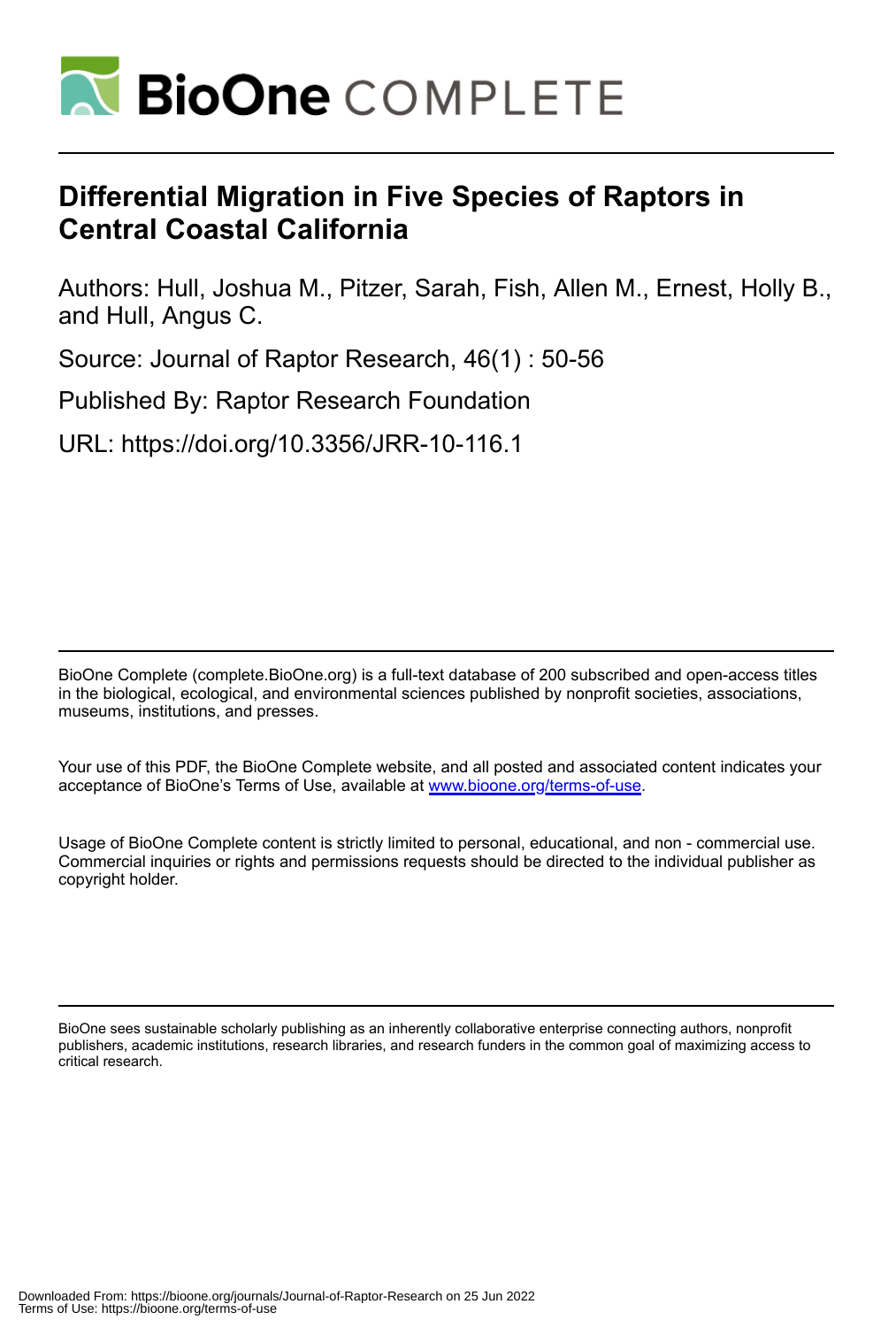## DIFFERENTIAL MIGRATION IN FIVE SPECIES OF RAPTORS IN CENTRAL COASTAL CALIFORNIA

### JOSHUA M. HULL, SARAH PITZER AND ALLEN M. FISH Golden Gate Raptor Observatory, Building 1064, Fort Cronkhite, Sausalito, CA 94965 U.S.A.

#### HOLLY B. ERNEST

Wildlife Ecology Unit, Veterinary Genetics Laboratory, University of California Davis, One Shields Avenue, Davis, CA 95616 U.S.A.

### ANGUS C. HULL1

Golden Gate Raptor Observatory, Building 1064, Fort Cronkhite, Sausalito, CA 94965 U.S.A.

ABSTRACT.—Using data from 17 144 hawks trapped during migration through the Marin Headlands in central coastal California, we evaluated the extent of differential migration within five species of raptors and compared our findings to those obtained at other raptor-migration sites in North America. This is the first description of patterns of differential migration for raptors migrating along the Pacific corridor, and the first investigation of differential migration in Red-shouldered Hawks (Buteo lineatus). We found that females migrated significantly earlier than males in Cooper's Hawks (Accipiter cooperii), Sharp-shinned Hawks (Accipiter striatus), hatch-year (HY) American Kestrels (Falco sparverius), HY Merlins (Falco columbarius), and HY Red-shouldered Hawks. In American Kestrels we found no difference in migration timing between AHY females and males or between adults and juveniles overall. Juveniles preceded adults in Sharp-shinned Hawks and Cooper's Hawks. We did not have sufficient samples of adult Red-shouldered Hawks, or Merlins, to compare migration timing among age classes. For Cooper's Hawks, Sharp-shinned Hawks, American Kestrels, Merlins, and Red-shouldered Hawks, our data agreed with the patterns of migration seen elsewhere in North America. Our description of the migration patterns in Red-shouldered Hawks provides a baseline for future comparisons with data from other migration sites.

KEY WORDS: age; differential migration; falcon; hawk; raptor; sex; timing.

#### MIGRACIO´ N DIFERENCIAL EN CINCO ESPECIES DE RAPACES EN LA COSTA CENTRAL DE CALIFORNIA

RESUMEN.—Empleando datos de 17144 halcones capturados durante la migración a lo largo de Marin Headlands en la costa central de California, evaluamos el alcance de la migración diferencial en cinco especies de rapaces y comparamos nuestros resultados con aquellos obtenidos en otros sitios migratorios de América del Norte. Esta es la primera descripción de patrones de migración diferencial para rapaces que migran a lo largo del corredor Pacífico y la primera investigación de migración diferencial en Buteo lineatus. Encontramos que las hembras migraron significativamente más temprano que los machos en Accipiter cooperii, y en A. striatus, y que los individuos del primer año de eclosión (PAE) de Falco sparverius, individuos del PAE de Falco columbarius e individuos del PAE de B. lineatus. En F. sparverius no encontramos diferencias en el momento de migración entre hembras y machos del PAE o entre adultos y juveniles. Los juveniles precedieron a los adultos en A. striatus y en A. cooperii. No tuvimos suficientes muestras de adultos de B. lineatus o de F. columbarius para comparar el momento de migración entre las clases de edad. Para A. cooperii, A. striatus, F. sparverius, F. columbarius y B. lineatus, nuestros datos concuerdan con los patrones de migración vistos en otros sitios en América del Norte. Nuestra descripción de los patrones de migración en B. lineatus brindan información de base para futuras comparaciones con datos de otros sitios migratorios. [Traducción del equipo editorial]

<sup>1</sup> Email address: bhull@parksconservancy.org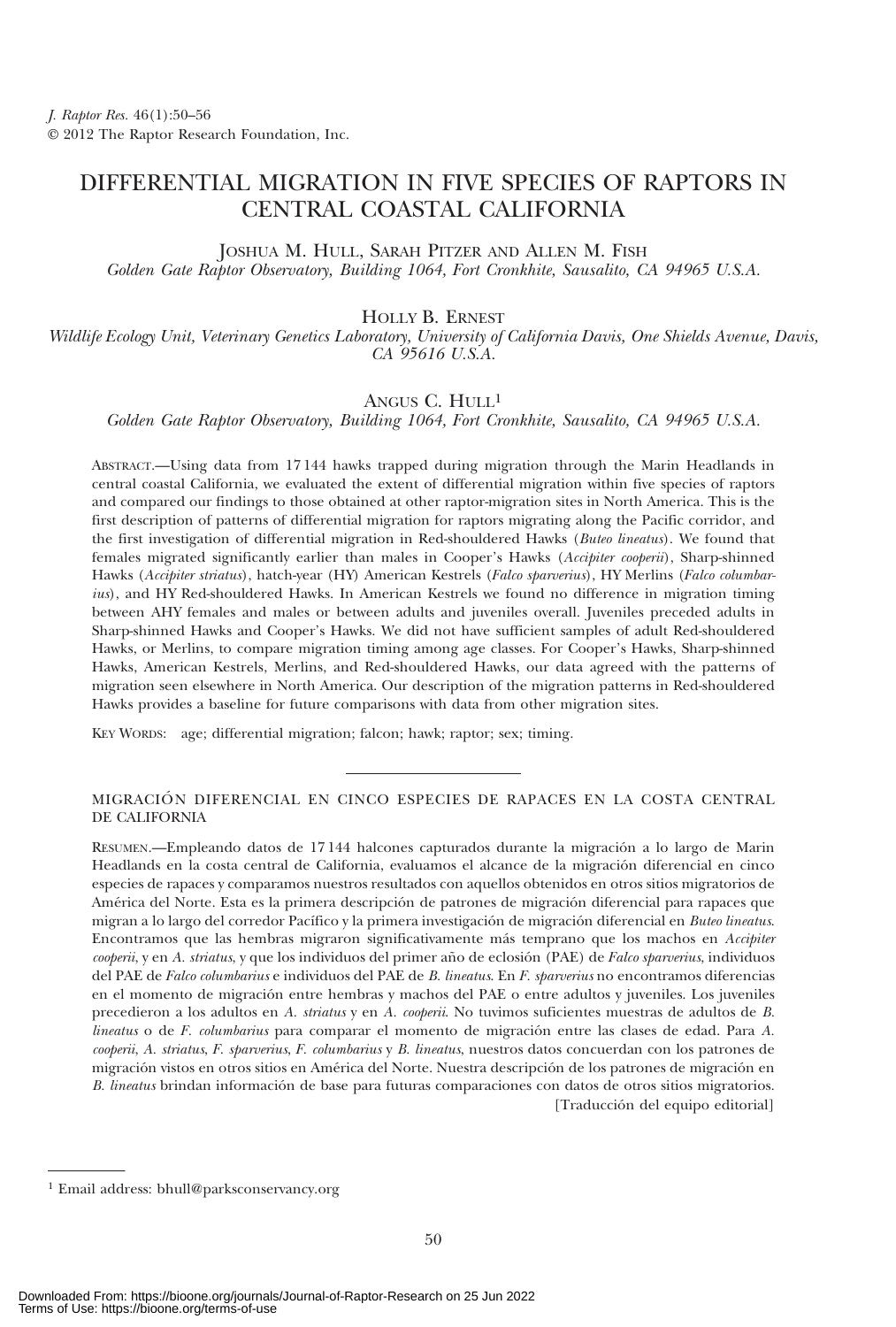Among North American raptors differential migration, the differences in migration timing between age or sex classes (Ketterson and Nolan 1983, Berthold 2001), has been investigated mainly in species at eastern and midwestern migration watchsites (e.g., Duncan 1981, Duncan 1982, Bildstein et al. 1984, Mueller et al. 2000), with the few studies describing differential migration patterns in western North America limited in number of species examined (e.g., DeLong and Hoffman 1999, Worcester and Ydenberg 2008). The evolutionary and ecological factors responsible for differential migration have been examined, and a number of studies have provided alternative hypothetical explanations for the emergence of differential migration within species (see Kerlinger 1989). In a comprehensive examination of differential autumn migration among North American raptors east of the Rocky Mountains, adults generally migrated later than juveniles, and males migrated later than females (Mueller et al. 2000). These patterns were attributed to adults remaining on breeding grounds longer than juveniles, presumably to gain an advantage in either survival or subsequent breeding opportunities, and to males remaining on breeding grounds longer than females, presumably to defend feeding areas (Mueller et al. 2000), as males are primarily responsible for territory defense.

Populations of raptors in California and the Pacific coast may display different patterns of differential migration than observed in eastern and midwestern North America. Many North American raptor species have genetically discrete eastern and western populations or subspecies, including Red-tailed (Buteo jamaicensis), Red-shouldered (B. lineatus), and Sharp-shinned hawks (Accipiter striatus; Pearlstine 2004, Hull and Girman 2005, Hull et al. 2008a, Hull et al. 2008b), and in some cases clear differences in morphology are apparent, including size (see Smith 1988, Pearlstine and Thompson 2004, Dykstra et al. 2008, Hull et al. 2008) and plumage (Clark and Wheeler 2001, Wheeler 2003) polymorphism.

The geography and climate of California also may influence patterns of migration timing. The mild winter climate in coastal and central California may cause changes in the behaviors and timing of migrant raptors. In addition to having mild winters, the Marin Headlands study site is at a lower latitude than many of the study sites in midwestern and eastern North America where differential migration among raptors has previously been examined (e.g., Rosenfield and Evans 1980, Duncan 1981, Duncan 1982, Mueller 2000) and consequently, the timing of autumn migration may differ in California. For example, if differences in migration speed among groups are partially responsible for differential migration (see Mueller et al. 2000), then the degree of differential migration may become more pronounced at southern sites. These considerations, combined with observed genetic and anatomical geographical differences, suggest that comparison of differential migration of populations of western raptors with midwestern and eastern raptors is warranted.

Rather than relying on hawk-count data, where identification errors in sex identification may confound data interpretation (Hull et al. 2010), we used data gathered during raptor capture and banding operations at the Golden Gate Raptor Observatory to determine the patterns of differential migration at a coastal California migration bottleneck. These data provide a good opportunity for examination of differential migration, because after raptors have been captured and are in hand, their ages and sexes can be easily determined (see Mueller et al. 2000). A thorough analysis of band encounters has yet to be completed for the raptor species banded at the Golden Gate Raptor Observatory; however, some general patterns are apparent from the band encounters reported to date. Encounters extended from southern Baja California to northern British Columbia and from the Farallon Islands, 43 km west of the California coastline, east to Jerome, Idaho. Encounters were frequent in the hills and valleys of the Coast Range with smaller numbers in California's Sacramento Valley and few encounters within the Sierra Nevada (Weeks 2001, 2009; Harn 2010). In total, these band encounters suggested that the raptors banded at the Golden Gate Raptor Observatory migrated primarily within the Pacific migration corridor; however, these preliminary data cannot be used to infer breeding origins of the various species. In this report, we identify patterns of differential migration among five species of hawks and falcons at a Pacific coast site and compare these findings with those described at other North American raptor migration stations.

#### **METHODS**

We trapped, and analyzed data from, 17 144 raptors of six species during the autumn migrations (mid-August through mid-December, corresponding with the timing of the migration season) of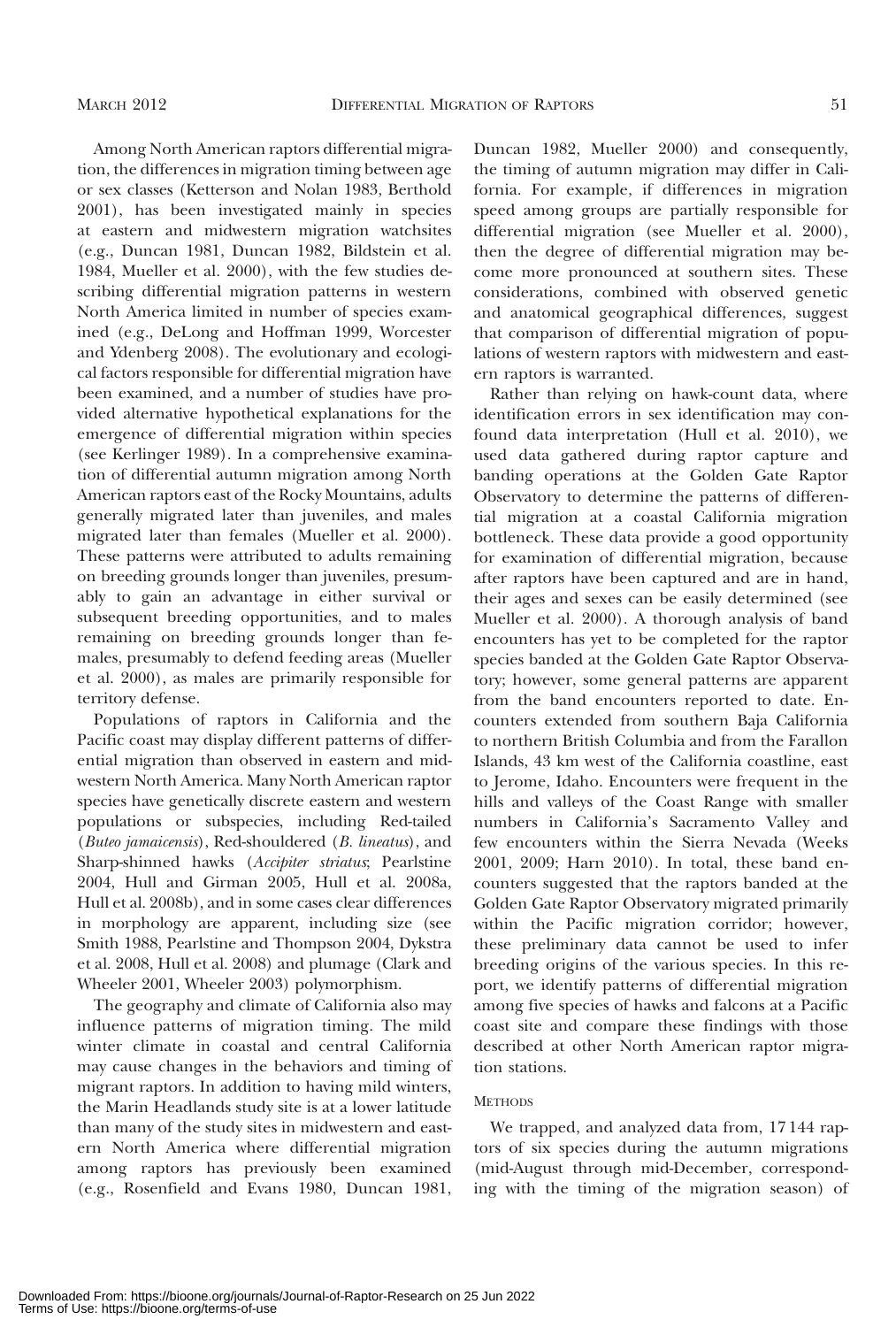1983–2010 at the Golden Gate Raptor Observatory  $(37°49'49'N, 122°29'59''W)$  in the Marin Headlands north of San Francisco, California. A total of 10 906 Cooper's Hawks (A. cooperii; 1983–2005), 4700 Sharp-shinned Hawks (1986–2008), 861 American Kestrels (Falco sparverius; 1984–2008), 395 Merlins (F. columbarius; 1988–2008), and 282 Red-shouldered Hawks (1986–2010) were trapped. The Golden Gate Raptor Observatory captured a large number of Red-tailed Hawks each year; however, differential migration timing of genetically distinct populations through the Marin Headlands (Hull et al. 2009) confounded our ability to determine whether the sexes of these distinct populations differ in their migration timing.

We determined sex for all species using morphology and plumage (American Kestrel) keys developed in the Golden Gate Raptor Observatory Manual for coastal California migrant raptors (Golden Gate Raptor Observatory 2010). The key for Red-shouldered Hawks was previously validated using molecular sexing techniques (Pitzer et al. 2008); age was determined using plumage characteristics (see Clark and Wheeler 2001), and raptors were classified as hatch-year (HY) or after-hatch-year (AHY). Raptor trapping was authorized through U.S. Geological Survey (Federal Bird Banding Permit  $# 21827$ ), State of California (Department of Fish and Game Scientific Collecting Permit  $#$ SC-001259, and U.S. National Park Service (GOGA-2001-SCI-0009) permits. Each hawk was captured using standard techniques in a mist-net, dho gaza, or bow net (Bloom 1987), and banded with a federal aluminum leg band. Due to potential sex-based trapping bias, the trapping data presented here should not be used to infer natural sex ratios. The capture dates for each species across seasons were compiled and converted to Julian dates in order to produce continuous distributions. The Julian date distributions for males and females of each species and age class were compared using Mann-Whitney U-tests in SYSTAT 11.0 (SYSTAT Software, Inc. 2004).

#### **RESULTS**

American Kestrel. HY females migrated before HY males  $(U = 51 689; P = 0.002; Fig. 1; Tables 1,$ 2). No difference in migration timing was detected between AHY females and males ( $U = 2910$ ;  $P =$ 0.123), or between either HY males or females and AHY males or females ( $U = 12392$ ;  $P = 0.274$  and  $U = 18828; P = 0.348$ .

Merlin. HY females migrated before HY males (U  $= 15 741$ ;  $P = 0.002$ ; Fig. 1; Tables 1, 2). We lacked

a sufficient sample size to examine the relationships between AHY females and males or between HY and AHY individuals.

Cooper's Hawk. HY females migrated before HY males and AHY females before AHY males ( $U =$ 9 708 752;  $P < 0.001$  and  $U = 12791$ ;  $P < 0.001$ ; Fig. 2; Tables 1, 2). HY females migrated before AHY females ( $U = 1749490$ ;  $P < 0.001$ ), and HY males before AHY males ( $U = 318\,475$ ;  $P < 0.001$ ).

Sharp-shinned Hawk. HY females migrated before HY males and AHY females before AHY males ( $U =$ 1 536 007;  $P < 0.001$  and  $U = 7403$ ;  $P < 0.001$ ; Fig. 2; Tables 1, 2). HY females migrated before AHY females ( $U = 93945$ ;  $P < 0.001$ ), and HY males before AHY males ( $U = 144\,866$ ;  $P < 0.001$ ).

Red-shouldered Hawk. HY females migrated before HY males ( $U = 8208$ ;  $P = 0.025$ ; Fig. 3; Tables 1, 2). We lacked a sufficient sample size to examine the relationships between AHY females and males or between HY and AHY individuals.

### **DISCUSSION**

We found that HY females migrated significantly earlier than HY males in American Kestrels, Merlins, Cooper's Hawks, Sharp-shinned Hawks, and Redshouldered Hawks. We also found that AHY females migrated significantly earlier than AHY males in Cooper's Hawks and Sharp-shinned Hawks; no difference was detected among AHY American Kestrels, and we lacked sufficient samples to test for a difference in AHY Merlins and Red-shouldered Hawks. In both Cooper's and Sharp-shinned Hawks, HY males and females migrated before their AHY counterparts. No difference in timing was found between HY and AHY American Kestrels.

Our results indicating that HY female American Kestrels migrated before HY males were consistent with those of Mueller et al. (2000) from Cedar Grove, Wisconsin, and Stotz and Goodrich (1989) from Kittatinny Ridge, Pennsylvania. However, although we found no difference in timing between AHY males and females, and no difference between HY and AHY, Mueller et al. (2000) found AHY females migrated before AHY males, and HY individuals migrated before AHY. The discrepancy may be explained by lack of sufficient statistical power due to few samples of AHY American Kestrels (94 AHY females and 72 AHY males) at our site. That said, Mueller et al. (2000) had a smaller sample and detected a significant difference in migration timing. Another possible explanation for the differing pattern between regions is the difference in winter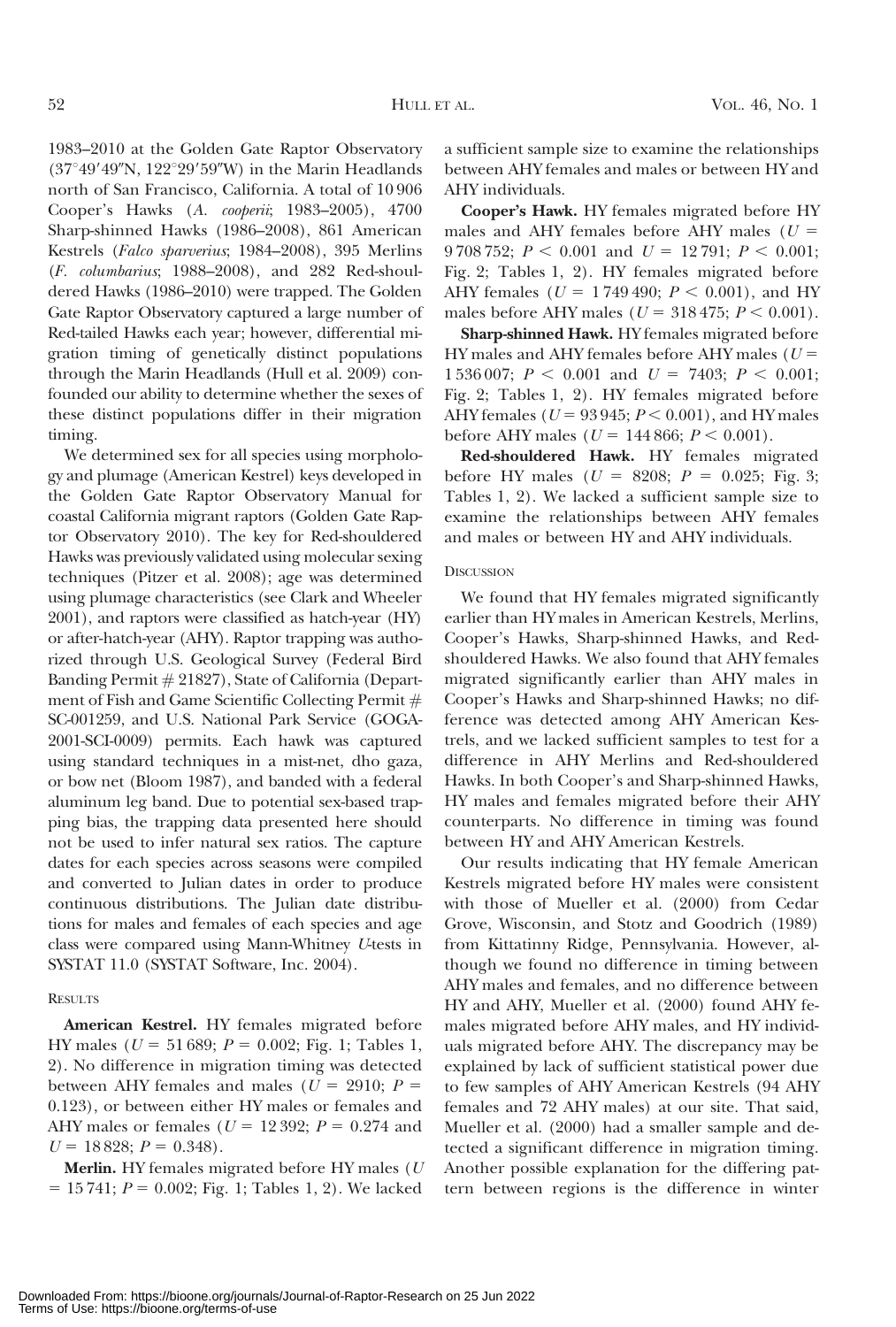

Figure 1. Temporal distribution of American Kestrels and Merlins trapped during autumn migration through the Marin Headlands, California. The vertical line indicates the median migration date. The box encompasses 50% of observations from the first to third quartiles; whiskers extend to include minimum and maximum values while asterisks indicate statistical outliers.

climate at the two sites. American Kestrels in midwestern North America experience a much harsher continental winter climate there and are generally not able to overwinter there, in contrast to populations in central California, which are able to remain on territories throughout the winter. The abundant resident population of American Kestrels in central California (e.g., Shuford 1993) may dilute the migrant pool to such an extent as to obfuscate patterns of differential migration between ages.

Among Merlins, our finding of HY females migrating before HY males was consistent with results from Cedar Grove (Mueller et al. 2000), as well as from Cape May, New Jersey (Clark 1985). Although the pattern of differential migration was similar among these locations, the magnitude of difference appeared to be greater in the Marin Headlands (females preceding males by 11 d) than at either Cedar Grove (2 d) or Cape May (4 d). The underlying reason for this difference was unclear. A potential cause for this pattern is that the Marin Headlands is farther from the core Merlin breeding range than either Cedar Grove or Cape May. If there is a significant difference in the flight speed of male and female Merlins during migration, a greater degree of differential migration would be expected at sites further removed from the origin of migration. Alternatively, the initiation of migration of males and females in populations of midwestern and eastern Merlins may be simultaneous, whereas males and females of western populations may initiate migration at different times. Currently, we lack information about both the flight speeds of migrating Merlins and the timing of departure from breeding grounds across North America; therefore, we cannot distinguish between these two alternatives.

Overall our migration-timing results for Cooper's Hawks and Sharp-shinned Hawks agreed with those

Table 1. Sample size  $(n)$  and median migration date through the Marin Headlands, California, for hawk and falcon age/sex categories.

| <b>SPECIES</b>      | AGE/SEX     | $\boldsymbol{n}$ | <b>MEDIAN DATE</b> |
|---------------------|-------------|------------------|--------------------|
| American Kestrel    | <b>HYF</b>  | 377              | 7 September        |
|                     | HY M        | 318              | 13 September       |
|                     | <b>AHYF</b> | 94               | 6 September        |
|                     | <b>AHYM</b> | 72               | 12 September       |
| Merlin              | <b>HYF</b>  | 177              | 27 September       |
|                     | HY M        | 218              | 8 October          |
| Cooper's Hawk       | HY F        | 6957             | 24 September       |
|                     | HY M        | 3511             | 30 September       |
|                     | <b>AHYF</b> | 328              | 16 October         |
|                     | <b>AHYM</b> | 110              | 27 October         |
| Sharp-shinned Hawk  | HY F        | 2792             | 23 September       |
|                     | HY M        | 1608             | 28 September       |
|                     | <b>AHYF</b> | 212              | 20 October         |
|                     | <b>AHYM</b> | 88               | 25 October         |
| Red-shouldered Hawk | HY F        | 162              | 3 October          |
|                     | HY M        | 120              | 8 October          |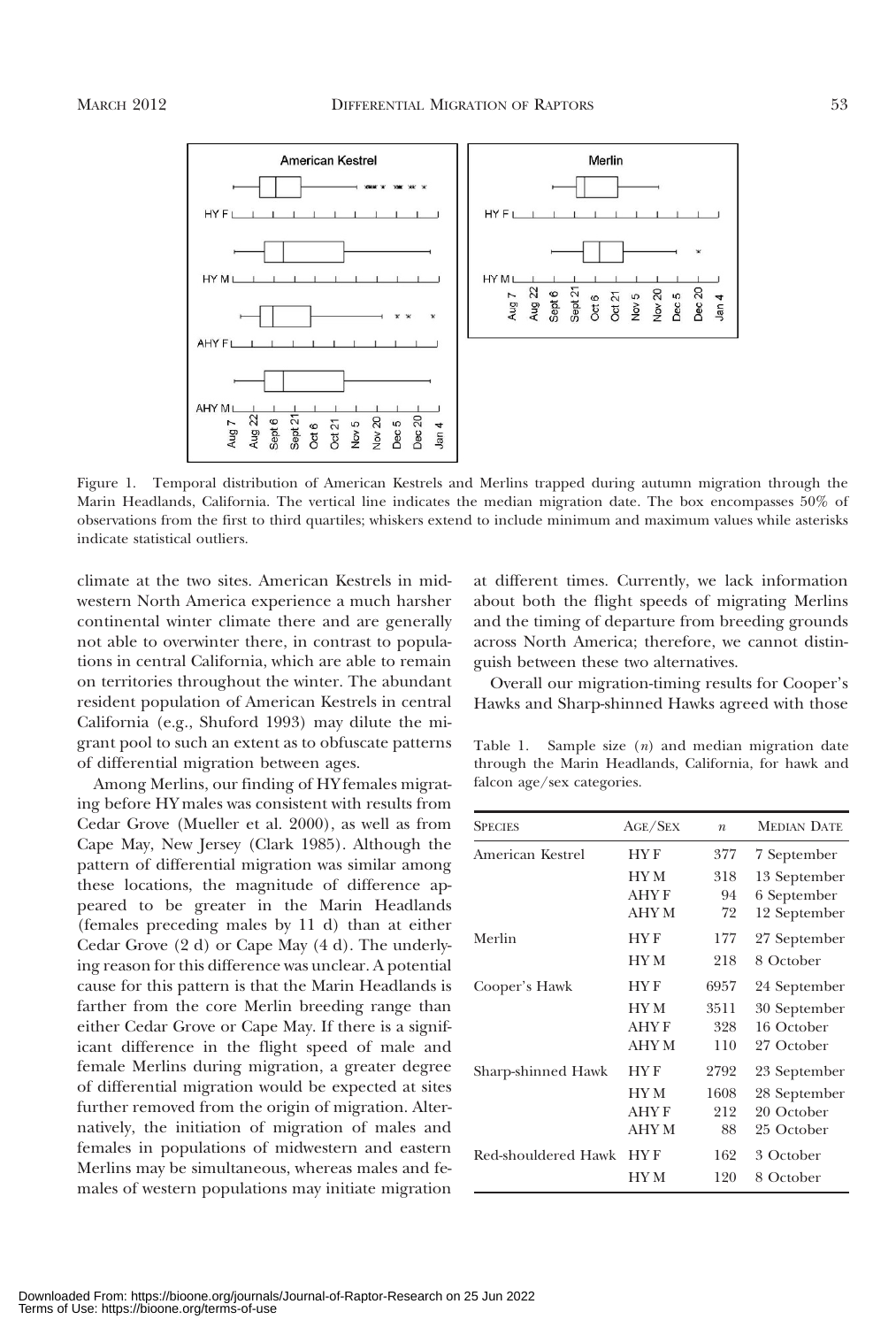| <b>SPECIES</b>      | <b>COMPARISON</b>     | $\boldsymbol{n}$ | U       | $\boldsymbol{P}$ |
|---------------------|-----------------------|------------------|---------|------------------|
| American Kestrel    | HY females vs. males  | 377: 318         | 51689   | 0.002            |
|                     | AHY females vs. males | 94: 72           | 2910    | 0.123            |
|                     | HY vs. AHY females    | 377: 94          | 18828   | 0.348            |
|                     | HY vs. AHY males      | 318:72           | 12392   | 0.274            |
| Merlin              | HY females vs. males  | 177: 218         | 15741   | 0.002            |
| Cooper's Hawk       | HY females vs. males  | 6957; 3511       | 9708752 | < 0.001          |
|                     | AHY females vs. males | 328; 110         | 12791   | < 0.001          |
|                     | HY vs. AHY females    | 6957: 328        | 1749490 | < 0.001          |
|                     | HY vs. AHY males      | 3511; 110        | 318745  | < 0.001          |
| Sharp-shinned Hawk  | HY females vs. males  | 2792; 1608       | 1563007 | < 0.001          |
|                     | AHY females vs. males | 212:88           | 7403    | < 0.001          |
|                     | HY vs. AHY females    | 2792: 212        | 93945   | < 0.001          |
|                     | HY vs. AHY males      | 1608; 88         | 144 866 | < 0.001          |
| Red-shouldered Hawk | HY females vs. males  | 162: 120         | 8208    | 0.025            |

Table 2. Sample sizes and results of Mann-Whitney U-tests for differences in migration timing through the Marin Headlands, California, among hawk and falcon age/sex categories.

from Cedar Grove (Mueller et al. 2000), Hawk Cliff, Ontario (Duncan 1981; Duncan 1982), Manzanos, New Mexico (DeLong and Hoffman 1999), and Goshutes, Nevada (DeLong and Hoffman 1999). The single point of disagreement among the results was that, unlike at the other four sites, at Cedar Grove the AHY male Cooper's Hawks precede AHY females. This discrepancy may be associated with the relatively low number of AHY Cooper's Hawks' samples at Cedar Grove (77 AHY females,

71 AHY males) or with the site's geographic location near the northern extent of the Cooper's Hawk's breeding range. Further investigation is needed to identify the cause of this pattern.

As in an examination of Red-shouldered Hawk migration at Cedar Grove (Mueller et al. 2000), we found a significant difference in the timing of migration of this species, with HY females preceding HY males. The observation of differential timing of Red-shouldered Hawk movement through the



Figure 2. Temporal distribution of Cooper's and Sharp-shinned hawks trapped during autumn migration through the Marin Headlands, California. The vertical line indicates the median migration date. The box encompasses 50% of observations from the first to third quartiles; whiskers extend to include minimum and maximum values while asterisks indicate statistical outliers.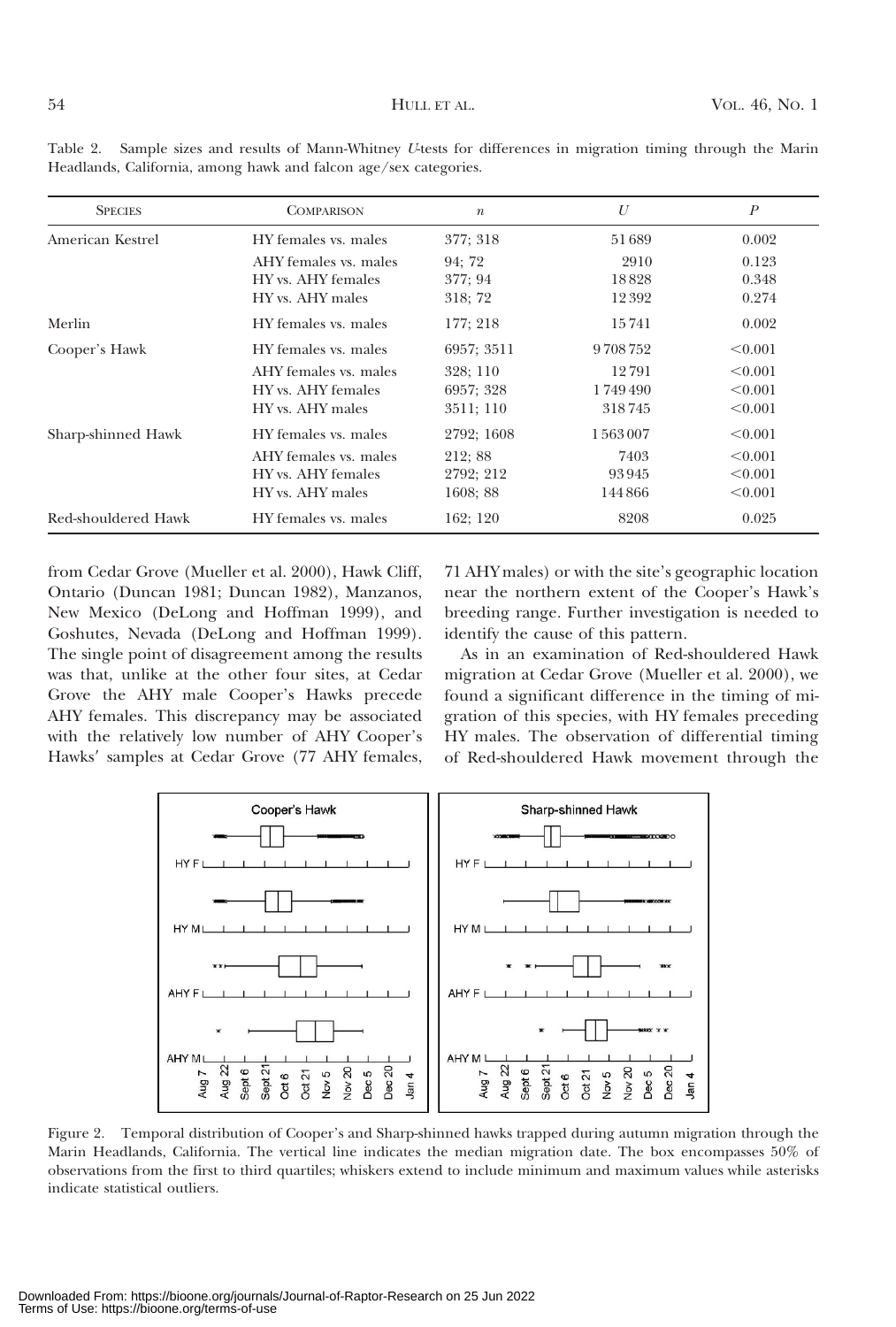

Figure 3. Temporal distribution of Red-shouldered Hawks and falcons trapped during autumn migration through the Marin Headlands, California. The vertical line indicates the median migration date. The box encompasses 50% of observations from the first to third quartiles; whiskers extend to include minimum and maximum values while asterisks indicate statistical outliers.

Marin Headlands was somewhat surprising. The subspecies of Red-shouldered Hawk in the upper Midwest, *B. lineatus lineatus*, is migratory and vacates northern latitudes during autumn and a difference in migration timing could be expected in this subspecies. In contrast, the California subspecies, *B. l. elegans*, is resident, and the movement of HY Red-shouldered Hawks through the Marin Headlands is more accurately described as dispersal from natal areas, rather than migration. Given the resident nature of the California subspecies, the finding of differential timing among males and females is unexpected. One explanation for this pattern would be differential timing in dispersal from natal areas between female and male Redshouldered Hawks in California. However, the median passage dates of 3 October and 8 October were similar to those of northern migrants such as the Merlin, and were not consistent with resident juveniles that would have become independent of parental care in late summer. Alternatively, changes in weather and temperature in early autumn may cause a movement of juveniles away from habitats that are no longer suitable, resulting in an autumn flight through the Marin Headlands. How such a change in weather might result in differential timing between females and males is unclear. Additional data, including telemetry data that detail the movement patterns of individual HY Red-shouldered Hawks, are needed to address this question.

In general, the patterns of migration timing we observed in the Marin Headlands were similar to those observed in eastern, midwestern, and intermountain west, North America. The species examined here breed at temperate latitudes, and the pattern of HY individuals migrating ahead of AHY birds was consistent with the mechanism proposed by Mueller et al. (2000), that an advantage is conferred to adults that remain on breeding grounds as long as local weather and food resources permit. Similarly, males of the species examined here tend to be responsible for territory defense and consequently migrate later than females. Where our results depart from findings at other sites (American Kestrels and Red-shouldered Hawks), the difference may be attributed to the mild winter climate of central California and differences in migratory behaviors between regional populations and subspecies, although additional information is needed to determine the mechanism responsible for the differential timing of Red-shouldered Hawk movements in California. As additional data are gathered through ongoing banding and telemetry efforts, we may be able to better define the breeding origins of the raptor populations migrating through the Marin Headlands and understand the underlying causes for the patterns of differential migration observed at this site.

#### ACKNOWLEDGMENTS

The Golden Gate Raptor Observatory's migration studies are part of a 27-yr cooperative effort among hundreds of volunteer banders and hawk counters. We are grateful to these volunteers for their dedication to raptor research and conservation. This analysis was partially supported by Golden Gate Raptor Observatory's DAP Fund. The Golden Gate Raptor Observatory is sponsored by the Golden Gate National Parks Conservancy and the National Park Service. This is contribution number 80 from the Golden Gate Raptor Observatory.

#### LITERATURE CITED

- BERTHOLD, P. 2001. Bird migration: a general survey, Second Ed. Oxford Univ. Press, New York, NY U.S.A.
- BILDSTEIN, K.L., W.S. CLARK, D.L. EVANS, M. FIELD, L. SOUCY, AND E. HENCKEL. 1984. Sex and age differences in fall migration of Northern Harriers. Journal of Field Ornithology 55:143–150.
- BLOOM, P.H. 1987. Capturing and handling raptors. Pages 99–123 in B.A. Giron Pendleton, B.A. Millsap, K.W. Cline, and D.M. Bird [EDS.], Raptor management techniques manual. National Wildlife Federation, Washington, DC U.S.A.